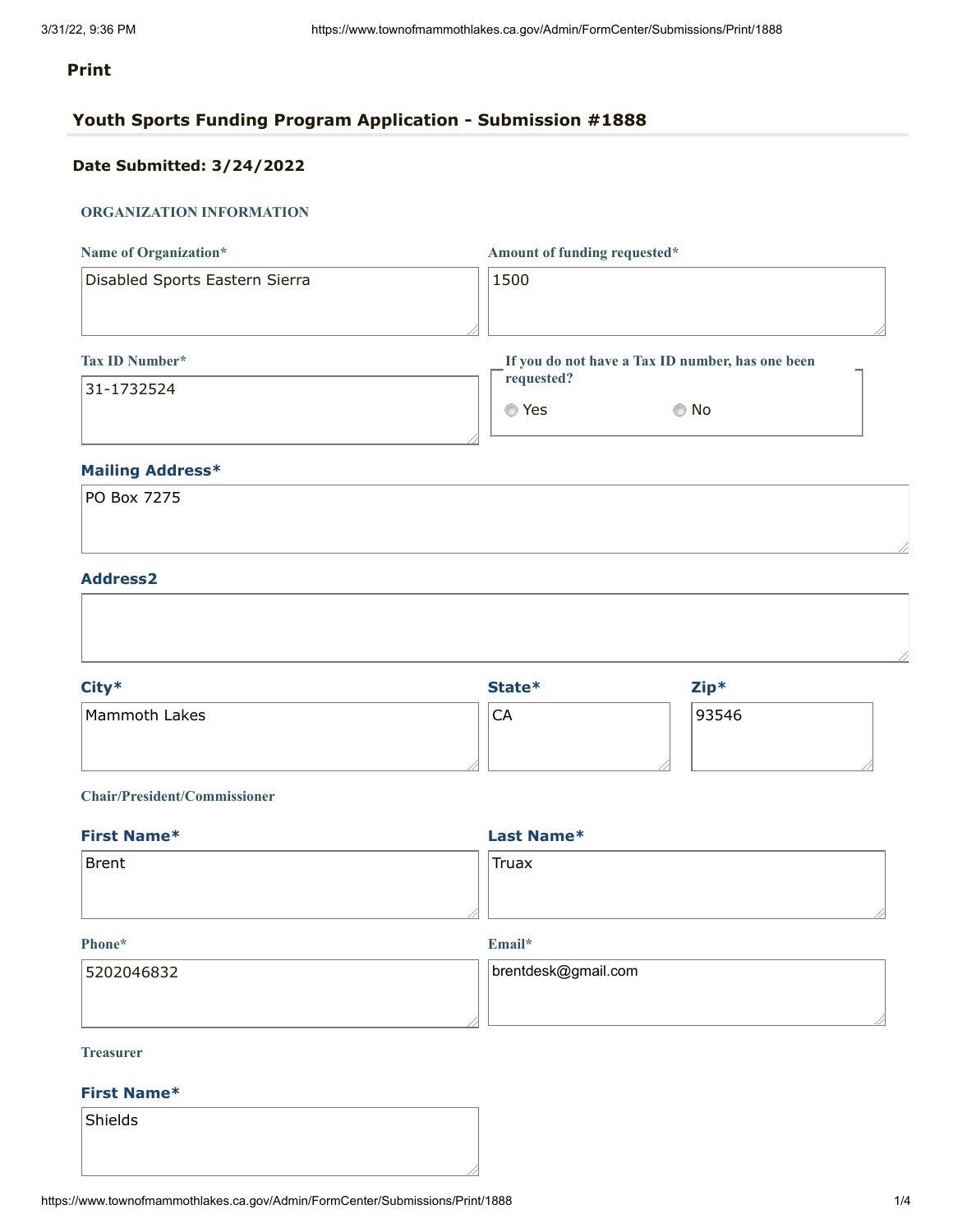#### **Last Name\***

| Richardson |  |
|------------|--|
|------------|--|

#### **Phone\***

**Email\***

| 9493006195 | $ s$ r4malls@yahoo.com |
|------------|------------------------|
|            |                        |

#### **Purpose of organization\***

Disabled Sports Eastern Sierra is a volunteer based nonprofit dedicated to changing the lives of children and adults with disabilities and their families by offering year-round outdoor sports and activities, creating inspiring challenges, providing expert instruction and adaptive equipment.

#### **FUNDING INFORMATION**

#### **Amount of funding request\***

1500

## **Budget Information Worksheet\***

MUSD Ski PE Lessons and Budget 2022-2022.xlsx

# **Youth Sports Funding Budget Information Worksheet**

2021 Budget [Information](https://www.townofmammothlakes.ca.gov/DocumentCenter/View/11932/2021-Youth-Sports-Funding-Budget-Information-Template) Worksheet

Please download, fill in, save, and upload the provided budget information worksheet.

#### **Please describe, in itemized detail, how the funds received in 2021 were spent:\***

We received \$1,000 in 2021 and all of the funds were spent to support 4 local students who hit the slopes for a total of 54 lessons. Our discounted lesson costs are \$105 per lesson.

#### **How many scholarships were awarded by your organization in 2021?**

Approximately 40% of our lessons program-wide are fully or partially scholarshipped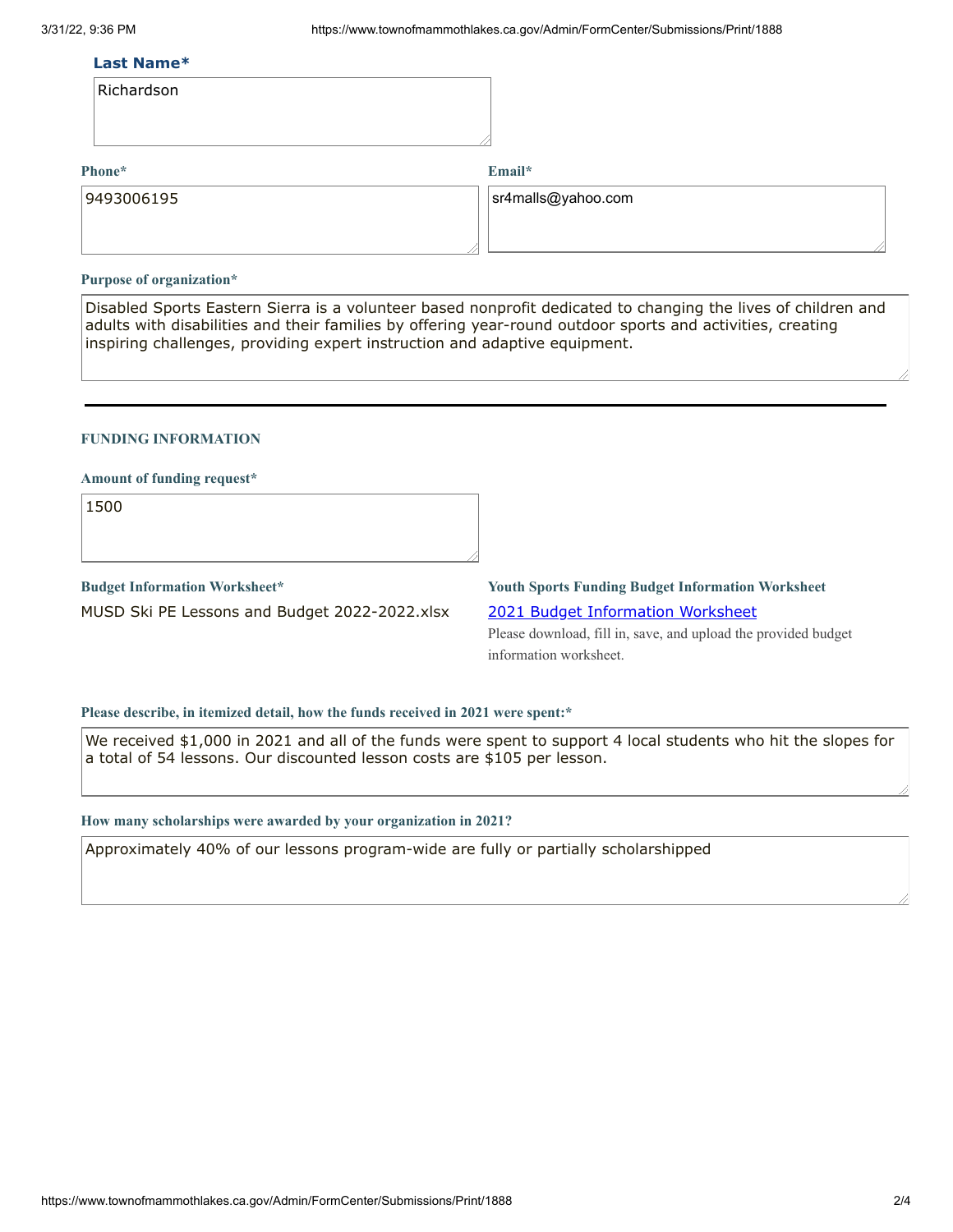#### **Please describe how the requested funding for 2022 will be used:\***

We will use the funds to support our Ski PE program for MUSD and Mono County Office of Education students and to support these students for any additional participation they have at Disabled Sports Eastern Sierra (DSES). This year we served 20 students at MUSD and expect that number to grow next year. Unlike the majority of youth served by the TOML Youth Sports Funding Grant, these students only participate in sports and recreation under the umbrella of DSES. For example: other local youth can participate in baseball, soccer and swim team - lots of different sports included in this funding grant, while our students can generally only participate in sports with DSES or in sports with our support. We will continue to offer low or no cost participation in all of our sports and recreation programs year round for any local youth with any kind of disability.

We understand that our per-participant request is higher than other local youth sports clubs. Please consider that while most local youth can participate in numerous activities with a variety of sports clubs, all the youth participants that utilize our services can only participate with us. We are their only local outlet for organized sports and most of them participate in a variety of winter and summer activities. Additionally, the majority of our local participants are classified as socioeconomically Disadvantaged and many are also from Spanish speaking households. Our hope is to continue outreach to under served populations locally and regionally.

#### **What other sources have you pursued to obtain funding?\***

We have a proposal out with MCOE and MUSD that would support \$29/student/session depending on how the student is classified. We receive individual donations and contributions to this program. Expenses for this program are supported by our scholarship fund.

#### **Please upload any documents that will assist in establishing the funding history of the organization:**

#### **Funding History Documents**

2021-2022 Budget Final Draft for BOD.pdf

#### **Funding History Documents**

MUSD Ski PE Lessons and Budget 2022-2022.xlsx

**Do you have a Facility Use Agreement with the Town of Mammoth Lakes?\***

Yes No

| <b>Funding History Documents</b> |                                                                                                              |
|----------------------------------|--------------------------------------------------------------------------------------------------------------|
|                                  | Choose File No file chosen                                                                                   |
| <b>Funding History Documents</b> |                                                                                                              |
|                                  | Choose File No file chosen                                                                                   |
|                                  | Are any Town/County resources (e.g., parks, fields, or<br>$\sqrt{\ }$ facilities) used by the organization?* |
| Yes                              |                                                                                                              |

If yes, indicate the nature of the usage, the estimated number of participant hours, and any expenses incurred by your **organization for the prep and maintenance of the facility used by your organization.**

We have this agreement with the TOML. No specific town facility is used for the Ski PE program, however throughout the year we also use shady rest park, the ice rink/multi-use facility and whitmore pool.

#### **PROGRAM INFORMATION**

**Duration of the program's season (days per year):\***

One session per week for ten weeks and additional individual lessons scheduled independently throughout the summer and winter.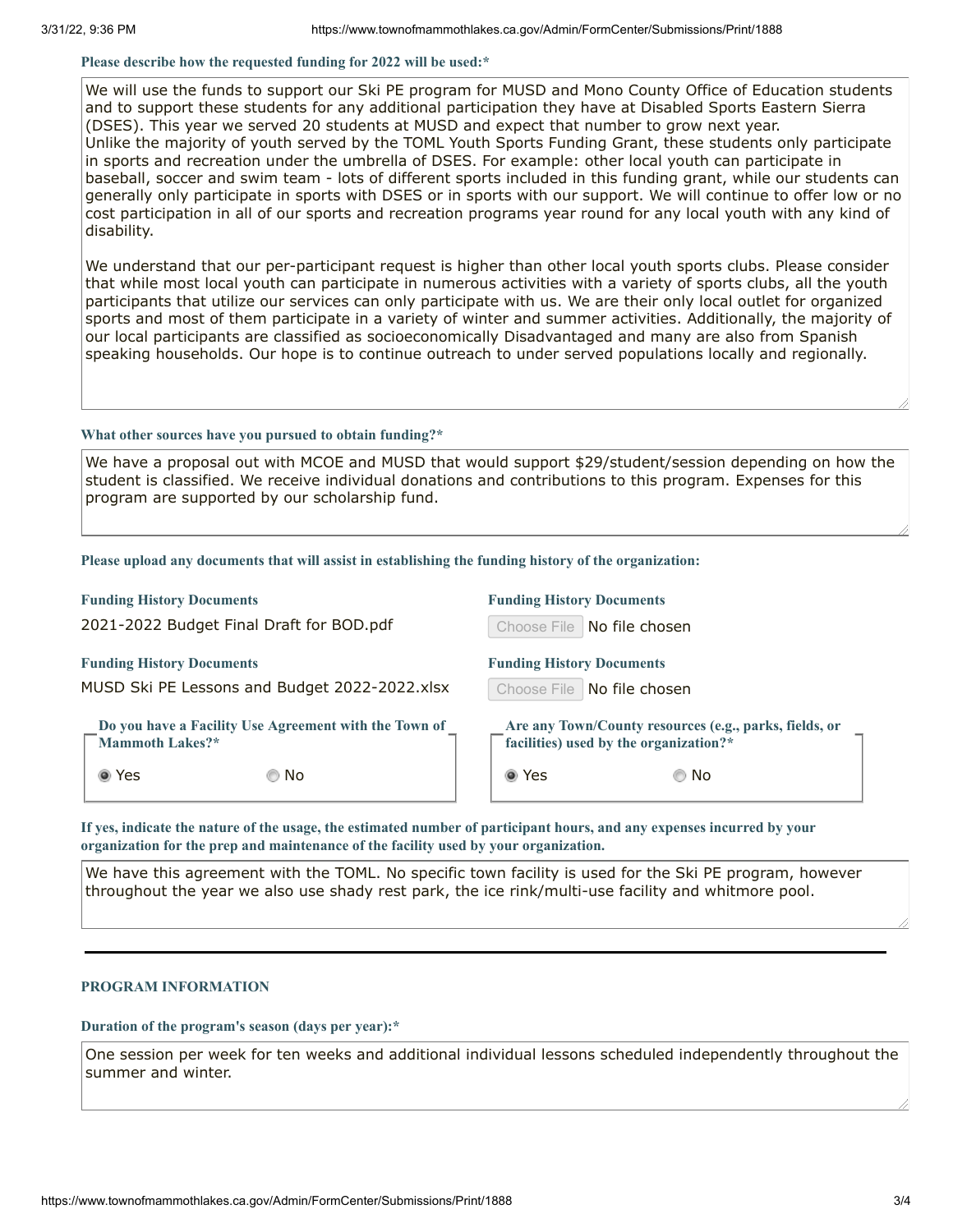**Number of registered youth participants in 2021\***

20

**Number of Mono County full-time residents:\***

21

Number of adult volunteer hours involved with the program (specific program set up, maintenance, etc. - provide details):\*

Still in progress - Approx 365 hours for the 2022 winter (2.5 hour sessions for 146 lessons) this number does not include 3 days of required volunteer training and the additional time that each instructor volunteers preparing for each lesson and writing notes afterward.

What type of measures or procedures do you take to promote good sportsmanship among the players, coaches, and parents? Are there policies in place to discourage abusive behavior and language towards participants, coaches, and officials?\*

We promote sportsmanship and positive behavior on two different fronts:

1) We believe that inclusion through sports is one of the best ways to promote acceptance and develop an understanding of diversity. All of the students in our program participate on the same days and use the same transportation as their peers. We feel that this integration makes a positive impact not only on the students in our program but on the general student population at MUSD.

2) All of the students in our program have Individual Education Plans (IEPs) that address behavior management as well as educational priorities, so any of the behavior problems that we encounter are addressed on an individual basis.

#### **Outside of your program, what type of community programs or projects does your organization participate in?**

We love supporting TOML and community events and programs whenever we are able to. Some of these include: Hot Chocolate and Popcorn in the Trails for Halloween Town Clean-Up Day Facelift Adopt-A-Trail Program Food Bank Mammoth Half Marathon High Sierra Century/Grand Fondo June Lake Triathlon US Para Alpine Championships Help with the construction of the inclusive playground in 2019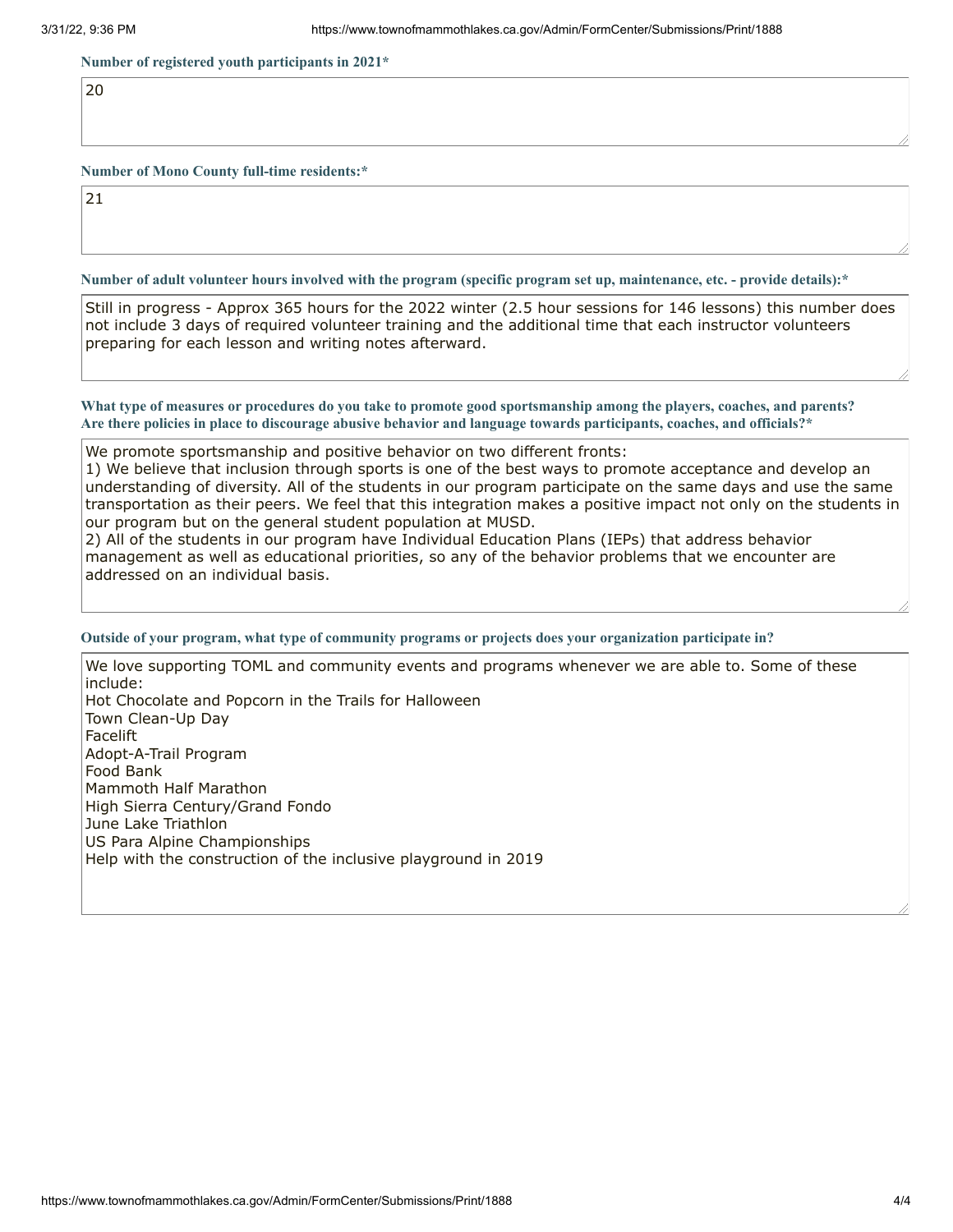# Funding Overview for Mammoth Unified Ski PE Students 2022

|            | <b>Number</b>             | <b>Confirmed</b> |     | <b>Total Cost to DSES</b> | <b>MUSD/MCOE Funding</b> |         |                    |
|------------|---------------------------|------------------|-----|---------------------------|--------------------------|---------|--------------------|
|            | <b>School</b> of Students | <b>Lessons</b>   |     | at \$105/lesson           | \$29/lesson              |         | <b>Total Schol</b> |
| <b>MES</b> | 10                        |                  | 67  | \$7,035                   |                          | \$1,943 | \$5,092            |
| <b>MMS</b> |                           |                  | 59  | \$6,195                   |                          | \$1,711 | \$4,484            |
| <b>MHS</b> |                           |                  | 20  | \$2,100                   |                          | \$580   | \$1,520            |
|            |                           |                  |     |                           |                          |         |                    |
| Total      | 20                        |                  | 146 | \$15,330                  |                          | \$4,234 | \$11,096           |

Volunteer Hours Mammoth Unified Ski PE 2022

|               | <b>Number</b> | <b>Confirmed</b> |     |                        |
|---------------|---------------|------------------|-----|------------------------|
| <b>School</b> | of Students   | <b>Lessons</b>   |     | Instructor Hours* 2.5/ |
| <b>MES</b>    | 10            |                  | b.  | 167.5                  |
| <b>MMS</b>    |               |                  | 59  | 147                    |
| <b>MHS</b>    | 3             |                  | 20  | 50                     |
|               |               |                  |     |                        |
| Total         | 20            |                  | 146 | 364.5                  |

\* Please note thast we use a combination of paid and volunteer instrucotrs

\*\* This number does not include hours associated w/ booking lessons and recruiting/training volunteers